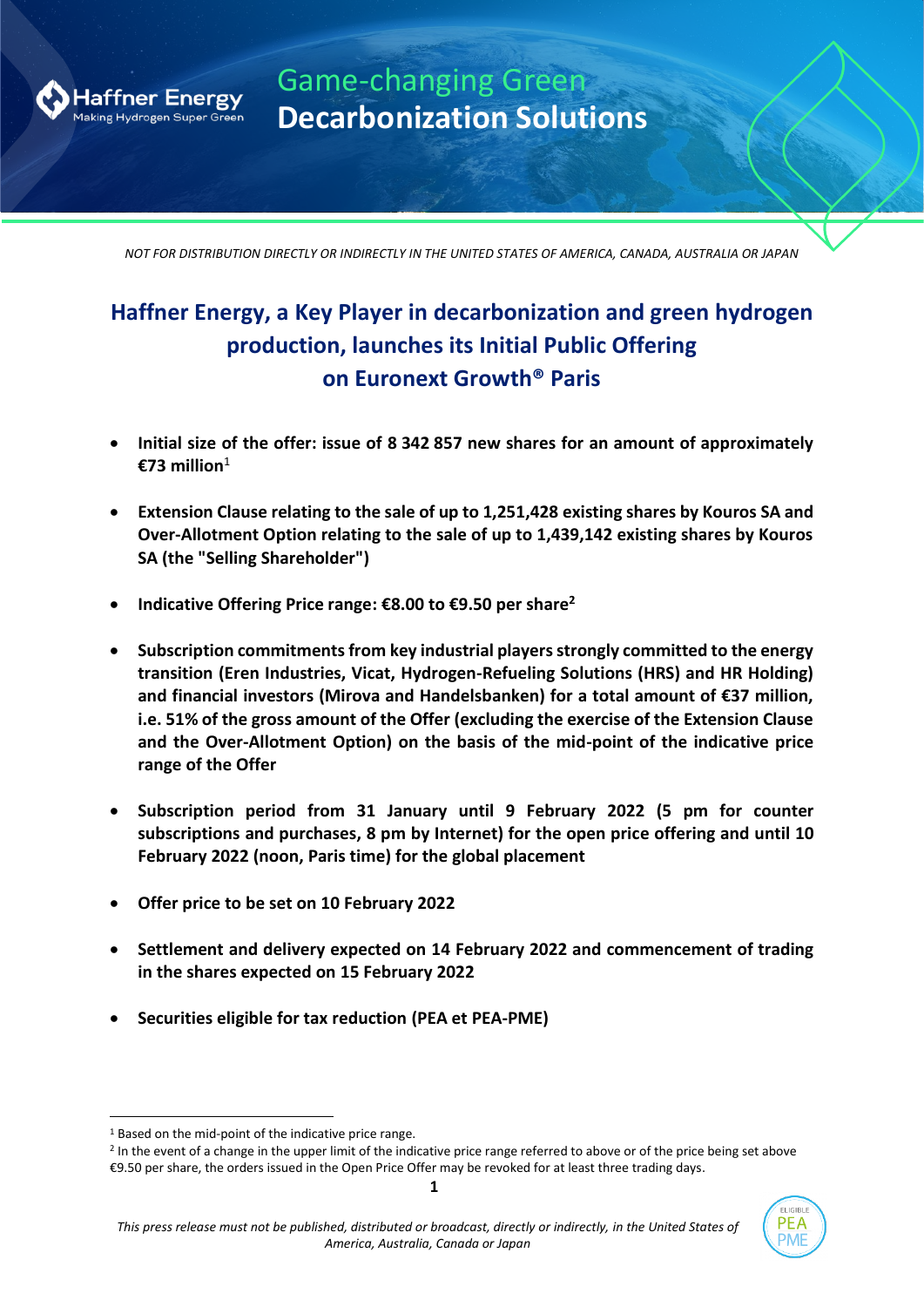**Vitry-le-François, France, on 31 January 2022 – Haffner Energy (the « Company»), a key player in decarbonization and green hydrogen,** announces the launch of its IPO listing its shares on the Euronext Growth® Paris market (ISIN code: FR0014007ND6 – ticker symbol: ALHAF).

The French Financial Markets Authority (*Autorité des marchés financiers*, or AMF) approved on 28 January 2022 under the number 22-020, the Prospectus relating to the initial public offering of the Company, comprising the registration document, approved under number I. 22-002, dated 13 January 2022, a supplement approved on 28 January 2022 under number I. 22-005, a securities note and a prospectus summary (included in the securities note). These documents are available free of charge from Haffner Energy, **as well as on the websites of Haffner Energy (www.haffnerenergy-finance.com) and the AMF [\(www.amf-france.org\)](http://www.amf-france.org/).**

**Haffner Energy: a unique technology dedicated to the decarbonization through the production of green hydrogen allowing sequestration of 16 kg of CO<sup>2</sup> per kg of hydrogen produced with a net**  carbon footprint of -12 kg of CO<sub>2</sub>

Haffner Energy has developed a revolutionary green hydrogen production and carbon capture process based on the thermolysis of sustainable forest and agricultural biomass, including (wood waste, forestry chips, wheat straw, cereal dust, maize stalks, etc.). This technology, called "Hynoca®", protected by 15 patent families, is based on a very energy efficient process that converts sustainable biomass into green hydrogen while sequestering CO<sub>2</sub>.

**Hynoca® has a negative carbon footprint because it produces biochar during the thermolysis phase of the biomass, the first stage of the process, which has three main stages: biomass thermolysis, transformation of thermolysis gas and purification.**

**For every 1 kg of hydrogen produced by a Hynoca® module dedicated to mobility, 5.5 kg of biochar is co-produced, which is equivalent to the sequestration of nearly 16 kg of CO2. The carbon footprint of the Hynoca® process, according to an LCA<sup>3</sup> calculation, is -12 kg net CO2.**

An operational Hynoca® module already producing Hypergas®, a high energy density synthesis gas rich in hydrogen produced during the second stage of the process, and capable of producing 264 kg of hydrogen per day is currently in operation in Strasbourg.





**2**

 $3$  Life Cycle Analysis carried out by EVEA.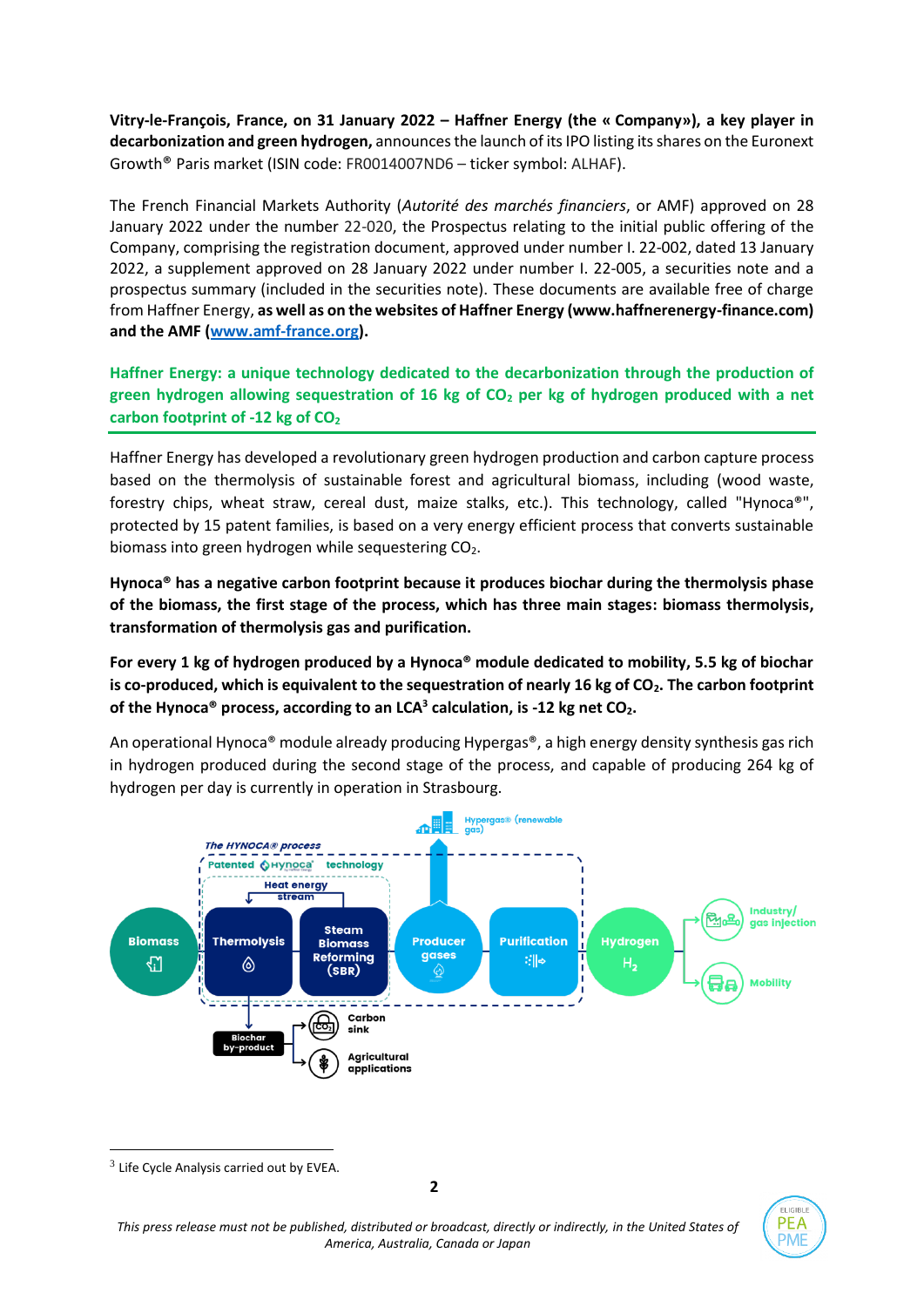**Ambitious commercial and financial objectives, reflecting a high-potential growth model to address a large-scale market driven by the megatrend of decarbonization**

> **Long-term EBITDA margin target of over 25%**, Haffner Energy expects strong growth prospects

> > **Haffner Energy aims to achieve\*:**

✓ **For the year ending 31 March 2023, revenues of more than €30 million** ✓ **For the year ending 31 March 2026, revenues of €250 million, has a current backlog and pipeline of respectively €33 million and €183 million**

# **Haffner Energy's industrial strategy is based on two pillars:**

*The installation of an assembly site for Hynoca® modules*: by 2024, the Company plans to transfer the assembly operations to a company-owned site and is currently evaluating the possibilities of building this assembly plant on a greenfield site or installing an assembly line in a pre-existing industrial site. This plant will have a surface area of approximately 10,000 $m<sup>2</sup>$  and an initial assembly capacity of 200 Hynoca® modules per annum. The future factory will enable the Company to reduce the cost of assembling Hynoca® modules through economies of scale, help facilitate the Company's subcontracting strategy, promote design improvements due to increased production and optimize and simplify logistics and exports.

*The use of subcontractors and third-party suppliers:* the Company intends to pursue a strategy of using subcontractors and third-party suppliers for the manufacture of standardized components and subassemblies used in Hynoca® modules. This strategy will focus on the selection of the most qualified suppliers and subcontractors and will exclude the final assembly, testing and delivery of the modules, which the Company will carry out in-house once its assembly plant is operational.

# **Reasons for the Offer**

The issuance of new shares and the listing of the Company's shares on Euronext Growth are intended to provide Haffner Energy with the necessary means to finance its ambitious development strategy as follows:

- **to finance the development and the industrial strategy of the Company for approximately 44% of the net proceeds raised;**
- **to finance the strengthening of the Company's commercial organisation and its international deployment, up to approximately 25% of the net proceeds of the funds;**
- to continue its investments in research and development (R&D) and in demonstration **stations, for approximately 19% of the net proceeds raised; and**
- **devote approximately 12% of the net proceeds to investment in partnership projects.**

In the event that the Offer is only 75% subscribed, based on the price equal to the lower limit of the indicative Offer Price range, the funds raised will be allocated to finance the development and industrial strategy of the Company (up to 47% of the net proceeds raised), to strengthen the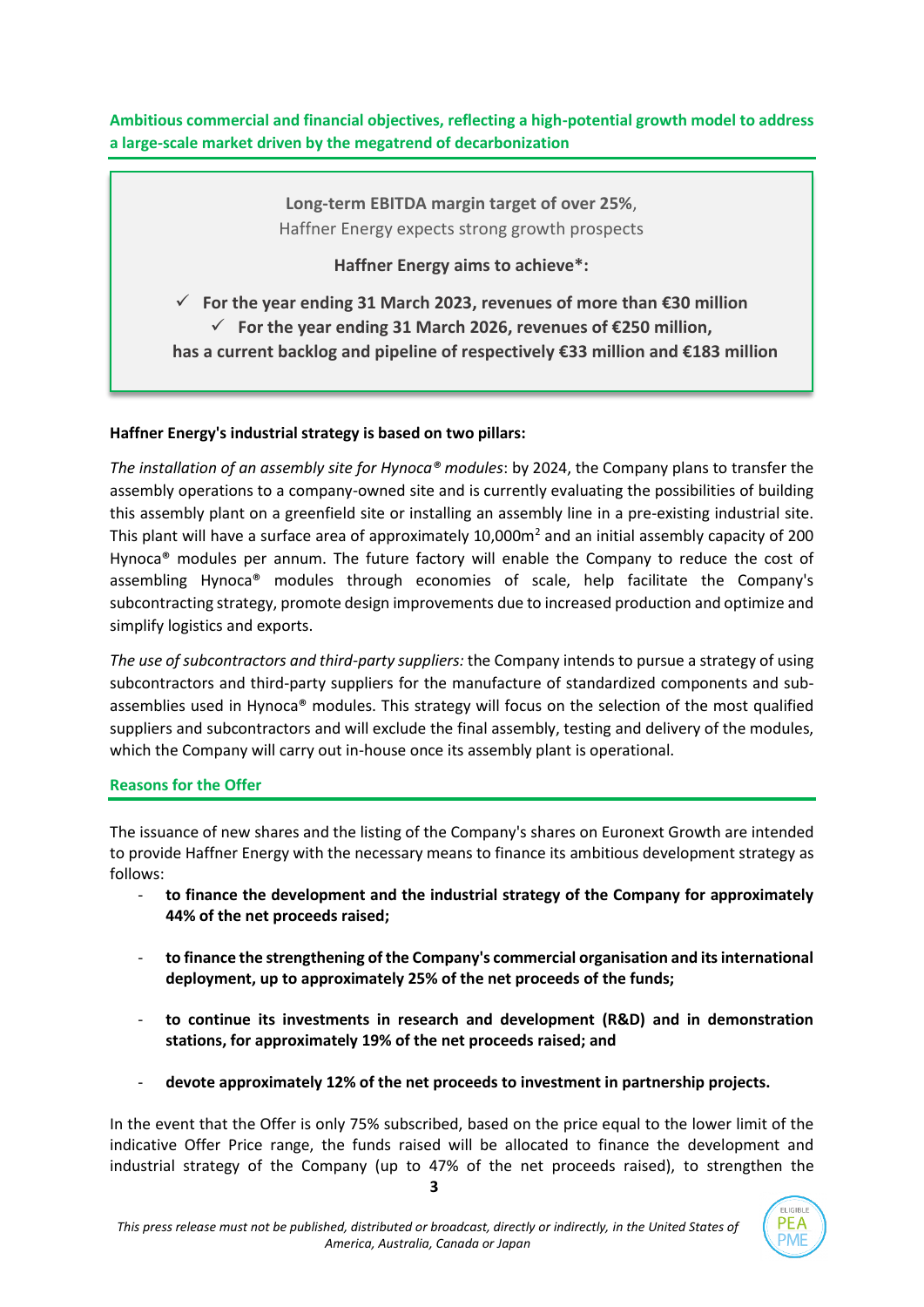Company's commercial organisation and its international deployment (23% of net proceeds raised), to R&D (20% of net proceeds raised) and to investment in partnership projects (10% of net proceeds raised). The net proceeds of the issue will cover the funding requirement of 11 million by January 2023.

The listing of its shares on Euronext Growth will give HAFFNER ENERGY greater brand visibility in its markets, a significant factor in industrial and commercial negotiations.

# **Structure of the Offer**

It is planned that the distribution of the shares offered will take place through a global offering (the « **Offering** »), including:

- a public offering in France in the form of an open price offering, intended for retail investors (the "**Open Price Offering**" or «**OPO**»); and
- a Global Placement intended for institutional investors (the "**Global Placement**") comprising:
	- a private placement in France; and
	- an international private placement in certain countries (except, in particular, the United States, Canada, Australia and Japan)

If the demand allows it, a minimum of 10% of the number of Shares offered in the Offering (excluding the possible exercise of the Extension Clause and the Over-Allotment Option) will be offered in the OPO.

It is reminded that the Offer will be carried out in priority by subscription of the new shares. The Assigned Shares will only be sold in the Offering after the full subscription of the new shares and only in the case of the Extension Clause and the Over-Allotment Option being exercised.

# **Initial Size of the Offering**

The Company will issue 8 342 857 new ordinary shares (the "**New Shares**") as part of a share capital increase without any shareholders' pre-emptive subscription rights by means of a public offering, including issue premium (corresponding to an amount of approximately €73 million, including issue premium, on the basis of the mid-point of the indicative price range of the Offer).

# **Extension Clause**

Depending on the level of demand, Kouros (the "**Selling Shareholder**") may sell, in consultation with the Joint Bookrunners and Global Coordinators, up to a maximum of 1,251,428 existing shares (the "**Transferred Shares**" and together with the New Shares, the "**Offering Shares**"), corresponding to 15% of the New Shares (the "**Extension Clause**").

# **Over-Allotment Option**

The Selling Shareholder will grant Portzamparc an option to acquire a number of shares representing a maximum of 15% of the aggregate number of Offering Shares, i.e. a maximum of 1,439,142 Transferred Shares by the Selling Shareholder (the "**Over-Allotment Option**").

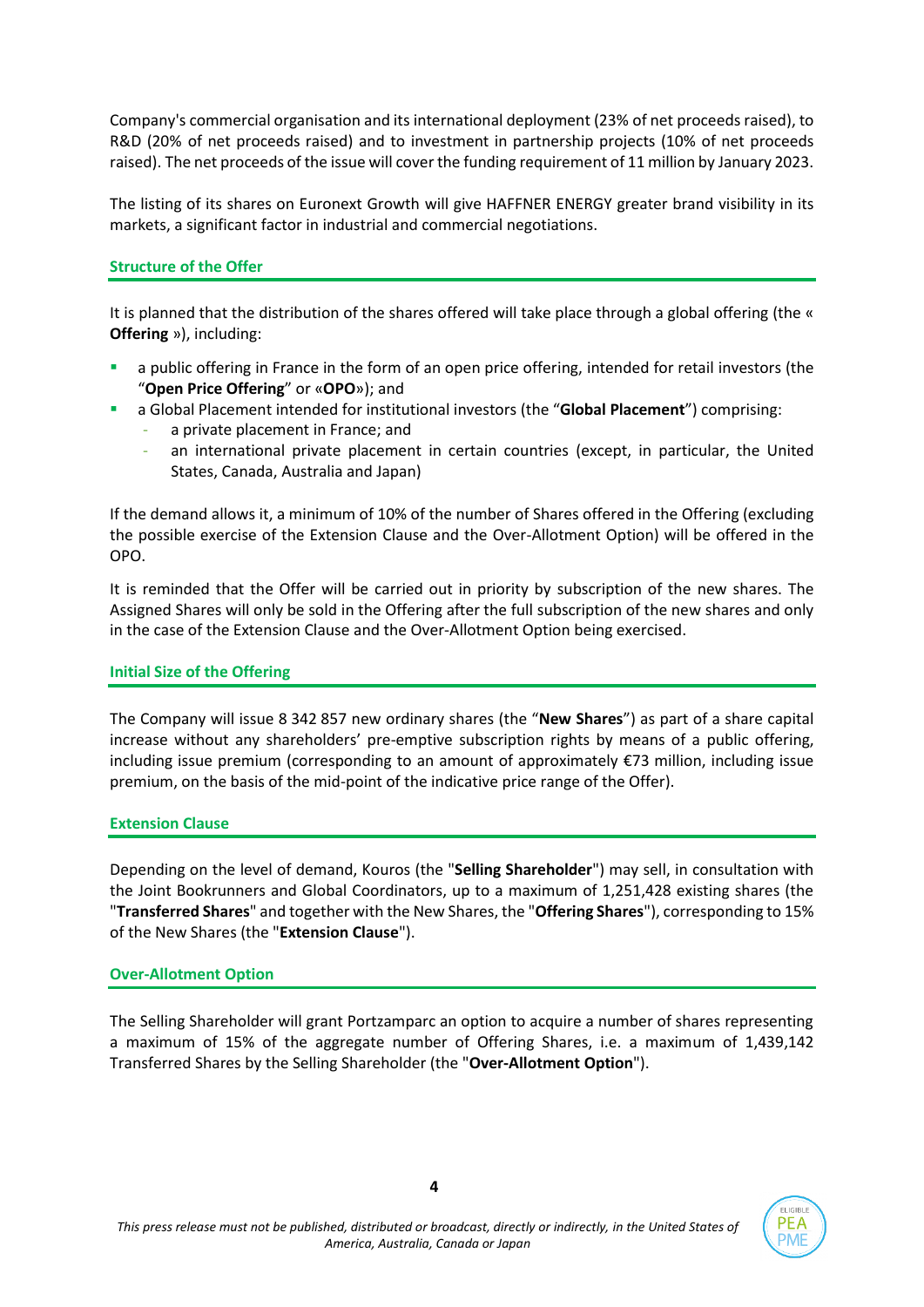### **Indicative Price Range**

The price of the shares offered under the OPO will be equal to the price of the shares offered in the Global Placement (the "**Offering Price**").

The Offering Price could be within a range of €8.00 and €9.50 per share, a range approved by the Board of Directors of the Company on 27 January 2022. The price range may be modified at any time up to and including the date scheduled for setting the Offering Price. The Offering Price may be set outside this range and the orders will then be revocable.

## **Amount of the Offer**

Haffner Energy's IPO will include:

- the issue of 8,342,857 new shares in the context of a cash capital increase, corresponding, for information purposes, to a gross amount of €72,999,999, including issue premium, based on the mid-point of the indicative price range (i.e. estimated net proceeds of €67,179,072); and
- the sale of a maximum of 1,251,428 existing shares by the Selling Shareholder, in the event of full exercise of the Extension Clause, corresponding, for information purposes, to a gross amount of €10,949,995 (based on an Offer price equal to the mid-point of the indicative price range). If the Over-Allotment Option is exercised in full, the Selling Shareholder will be able to sell a maximum of 1,439,142 existing shares, corresponding, for indicative purposes, to a gross amount of approximately €12,592,493 (based on an Offer price equal to the mid-point of the indicative price range).

The expenses related to the Offer to be borne by the Company are estimated at approximately  $\epsilon$  6 million.

In the event of insufficient demand, the capital increase in the Offering may be limited to the subscriptions received if they reach 75% of the amount of the initially planned issue. In case the capital increase is completed for 75% of the New Shares, the gross proceeds of the issue of the New Shares would amount to approximately €50,057,136 million (based on the lower price of the indicative price range).

# **Subscription Commitments Received and Partnership Agreements Signed**

Haffner Energy received subscription commitments from new investors for a total amount of €37 million (i.e. 51 % of the Offer amount based on the mid-point of the indicative price range), including €3 million from HRS (controlled by HR Holding), €5 million from HR Holding, €5 million from Mirova, €8 million from Eren Industries, €8 million from Vicat and €8 million from Handelsbanken Asset Management.

The investment by HRS, which has undertaken to hold the shares subscribed to in the Offer for a period of 360 calendar days, is part of a strategic partnership agreed for a period of three years, which provides, among other things, that Haffner Energy will systematically offer an option to integrate an HRS hydrogen refuelling station. In return, HRS will offer Hynoca® Mobility solutions to its customers seeking 100% green alternatives to electrolysis.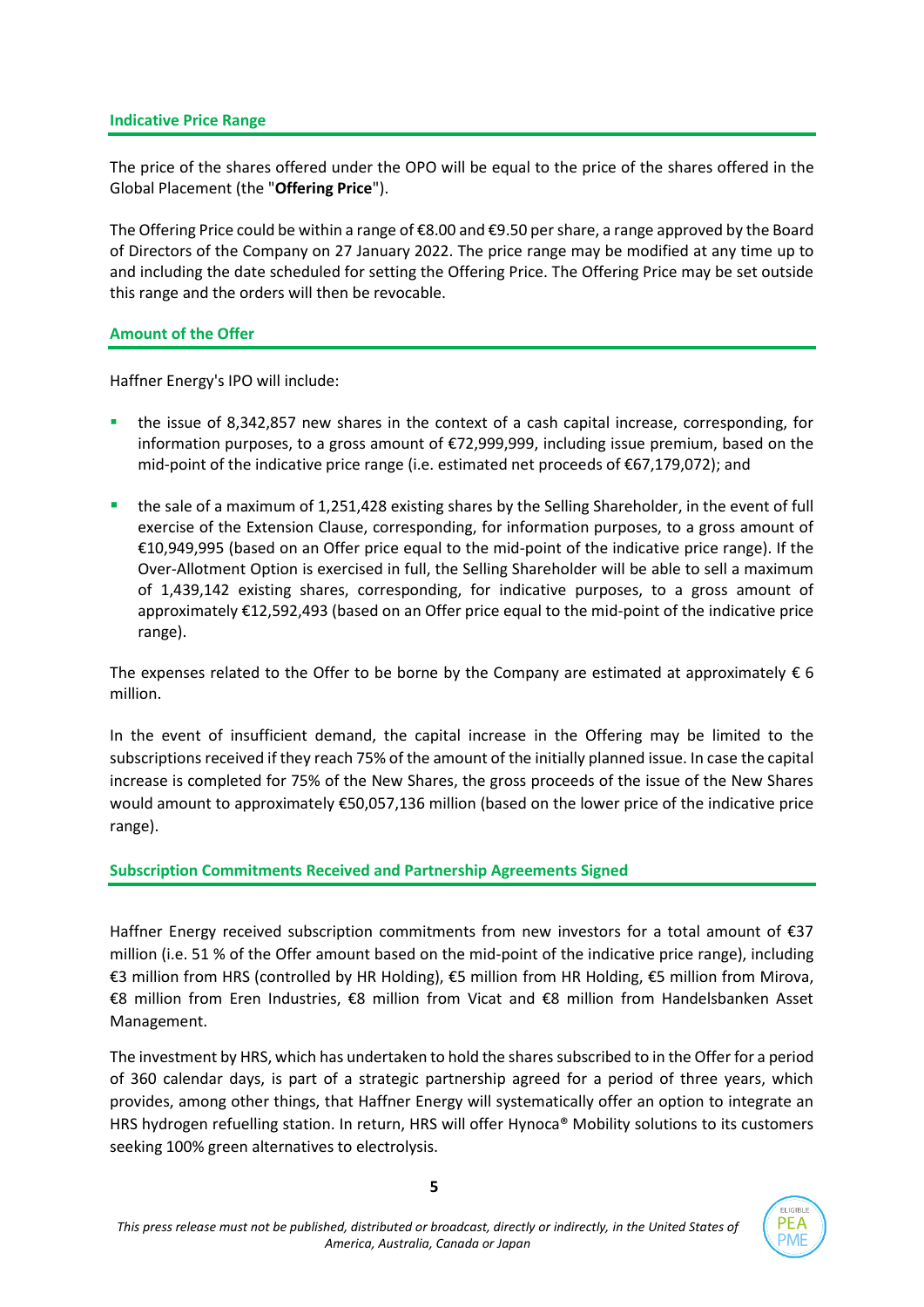The investment by Vicat, which has undertaken to hold the shares subscribed to in the Offer for a period of 360 calendar days, is part of a strategic partnership, which includes Vicat and Haffner Energy joining their unique expertise to develop green solutions to produce syngas, biochar, hydrogen and electricity in the short term, based on Haffner Energy's patented Hynoca® technology. The solutions developed could be applied to cement plants and more broadly to heavy industries with a view to their deployment in these industries for their decarbonization.

The investment by Eren Industries, which has undertaken to retain the shares subscribed for in the Offer for a period of 360 calendar days, is part of a strategic partnership. Eren Industries and Haffner Energy will create a joint venture in which Haffner Energy will hold 20% of the capital, with the possibility of increasing this to 40%. Eren Industries and Haffner Energy will join forces to accelerate the deployment of the Hynoca® technology, particularly internationally. Eren Industries will bring recognized international know-how and financial resources in the development of major industrial projects in the field of renewable energies, and Haffner Energy, a highly differentiating decarbonization and hydrogen production technology that is not dependent on the electricity connection.

## **Abstention from Trading and Lock-up Undertakings**

The Company has given a lock-up commitment for a period of 180 calendar days following the settlement date of the Offer, subject to certain customary exceptions.

Haffner Participation, Eurefi and Kouros SA, will have a lock-up commitment for a period of 360 calendar days following the settlement date of the Offer, subject to certain customary exceptions.

| 28 January 2022  | Approval of the Prospectus by the AMF.                                                                                                    |
|------------------|-------------------------------------------------------------------------------------------------------------------------------------------|
|                  | Division of the Nominal Value of Existing Shares.                                                                                         |
| 31 January 2022  | Publication of the press release announcing the Offering and availability of the<br>Prospectus.                                           |
|                  | Publication by Euronext of the notice of opening of the OPO.                                                                              |
|                  | Opening of the OPO and Global Placement.                                                                                                  |
| 9 February 2022  | Closing of the OPO at 5 pm (Paris time) for orders at branches of financial<br>institutions and at 8 pm (Paris time) for Internet orders. |
| 10 February 2022 | Closing of the Global Placement at noon (Paris time).                                                                                     |
|                  | Setting of the Offering Price.                                                                                                            |
|                  | Euronext Publication of the notice of results of the Offering.                                                                            |

## **Indicative Timetable of the Transaction**

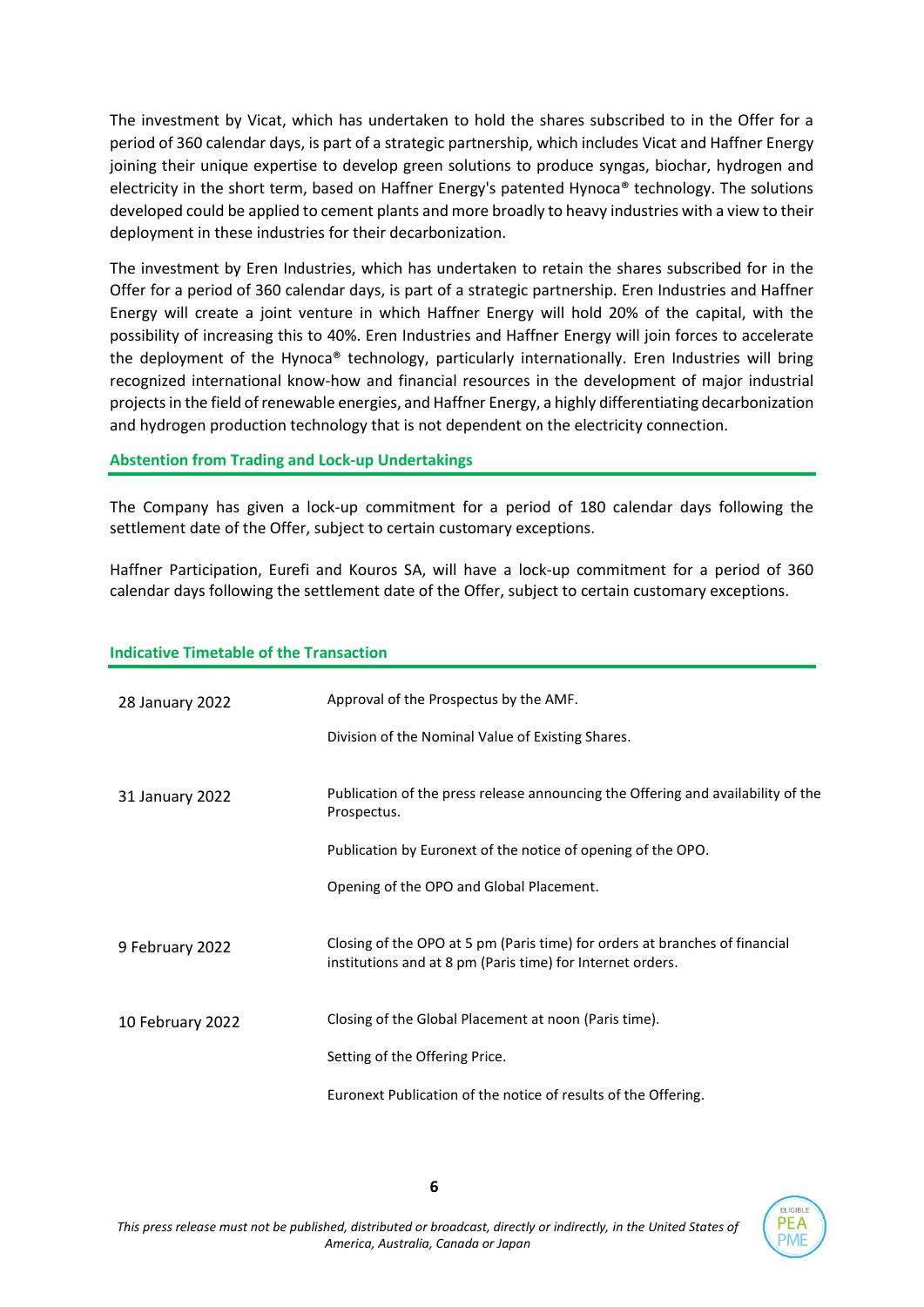|                  | Publication of the press release indicating the Offering Price and the results of the<br>Offering.       |
|------------------|----------------------------------------------------------------------------------------------------------|
| 14 February 2022 | Settlement-delivery of the OPO and the Global Placement.                                                 |
| 15 February 2022 | Beginning of trading of the Company's shares on Euronext Growth under the listing<br>« HAFFNER ENERGY ». |
|                  | Beginning of the stabilisation period (if any).                                                          |
| 16 March 2022    | Deadline for the exercise of the over-Allotment Option.<br>End of the stabilisation period (if any).     |

## **Terms of Subscription and Purchase**

Retail investors wishing to participate in the OPO must submit their orders with an authorised financial intermediary in France, no later than on [9] February 2022 at 5 pm (Paris time), according to the indicative timetable, for counter subscriptions and at 8 pm (Paris time) for Internet subscriptions, if they are given this option by their financial intermediary.

In order to be taken into account, purchase and subscription orders issued in the context of the Global Placement must be received by Barclays Bank Ireland PLC, Natixis and Portzamparc (Groupe BNP PARIBAS) (les « **Global Coordinators et joint Bookrunners**») by February [10], 2022, at 12:00 (Paris time), except in the event of an advanced closing time.

# **Revocation of Purchase and Subscription Orders**

Subscription orders received from individuals online in the context of the Offering will be revocable, online, until the closing of the Offering on 9 February 2022 at 8:00 p.m. (Paris time). It is up to investors to check with their financial intermediary whether orders transmitted via other channels can be revoked and under what conditions, or whether orders transmitted via the Internet can be revoked other than via the Internet.

Any order placed in connection with the Global Offering may be revoked at the offices of the Global Coordinators and the Joint Bookrunners (depending on which of the three has received such order) until 10 February 2022 at 12:00 p.m. (Paris time), unless the offering is closed early or extended.

**Haffner Energy Securities Identification Codes**

- Name: Haffner Energy
- ISIN Code: FR0014007ND6
- Ticker Symbol: ALHAF
- Industry: Energy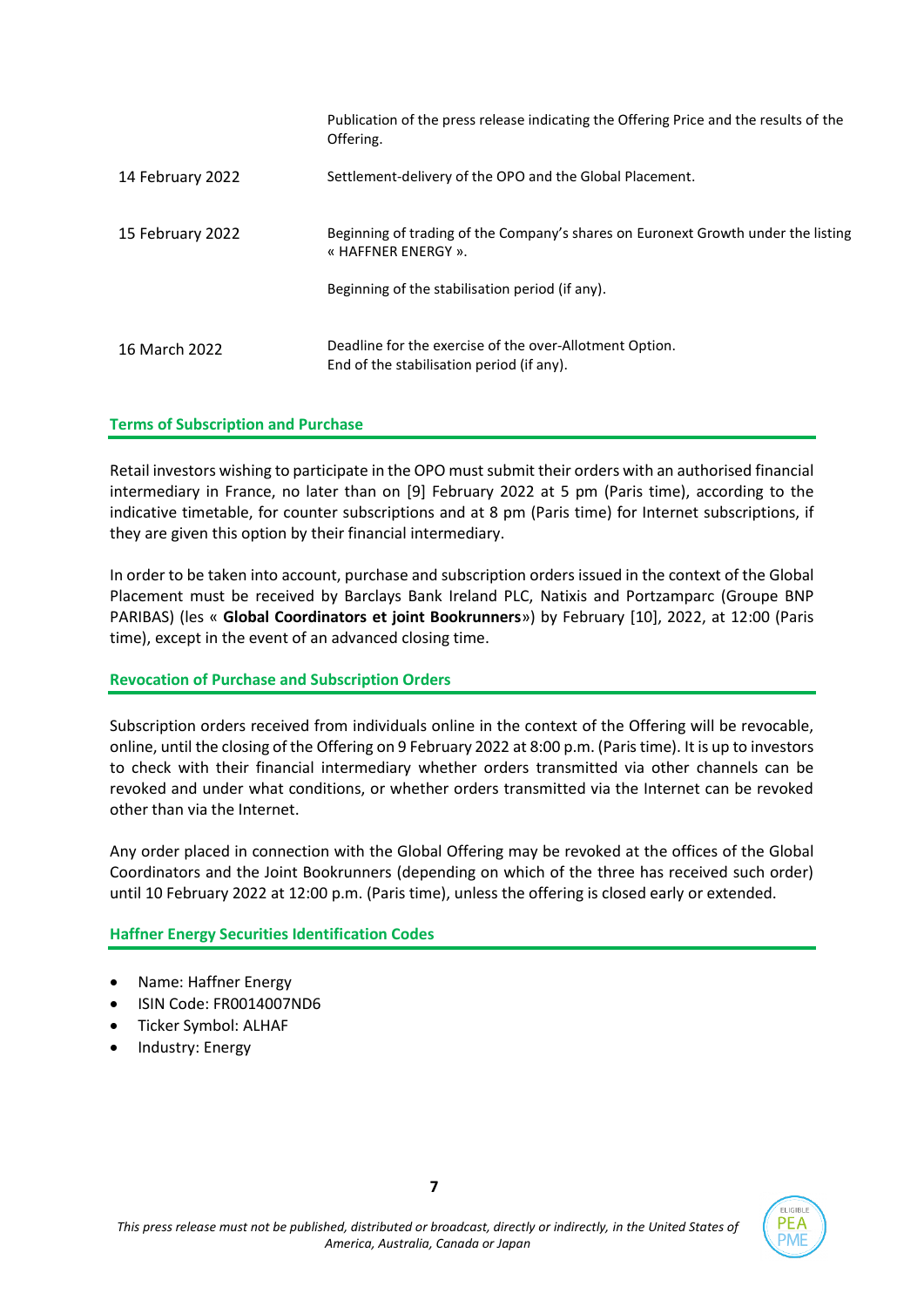### **Financial Intermediaries and Advisors**

# **WBARCLAYS**

Global Coordinator Joint Bookrunner



Global Coordinator Joint Bookrunner





Global Coordinator and Joint Bookrunner, Listing Sponsor



### **Availability of the Prospectus**

Copies of the prospectus approved by the AMF on January 28, 2022, under number 22-020, consisting of the registration document approved on January 13, 2022, under number I. 22-002, of the supplement approved on 28 January 2022 under number I.22-005 and a securities note (including the summary prospectus), are available free of charge from Haffner Energy, as well as on Haffner Energy website (www.haffnerenergy-finance.com) and the AMF (www.amf-france.org).

Haffner Energy draws the public's attention to section 3 "Risk factors" in the registration document and in section 3 "Risk factors related to the Offer" of the securities note. The occurrence of one or more of these risks is likely to have a material adverse effect on the Group's business, reputation, financial position, results or outlook, as well as the market price of Haffner Energy's shares.

### **About Haffner Energy**

As a key player in the energy transition and with more than 28 years of experience, Haffner Energy designs and provides technologies and services enabling its customers to produce carbon negative hydrogen from biomass thermolysis and steam reforming processes.

#### **Contacts**

| <b>Haffner Energy</b>            | <b>Investor Relations</b>       | <b>Media Relations</b>     |
|----------------------------------|---------------------------------|----------------------------|
| <b>Directors</b>                 | <b>NewCap</b>                   | <b>NewCap</b>              |
| Philippe Haffner / Marc Haffner  | Louis-Victor<br>Marine de Fages | Nicolas Merigeau           |
| investisseurs@haffner-energy.com | Delouvrier                      | Tel: +33 (0) 1 44 71 94 98 |
|                                  | Tel: +33 (0) 1 44 71 94 94      | Haffner@newcap.eu          |
|                                  | Haffner@newcap.eu               |                            |

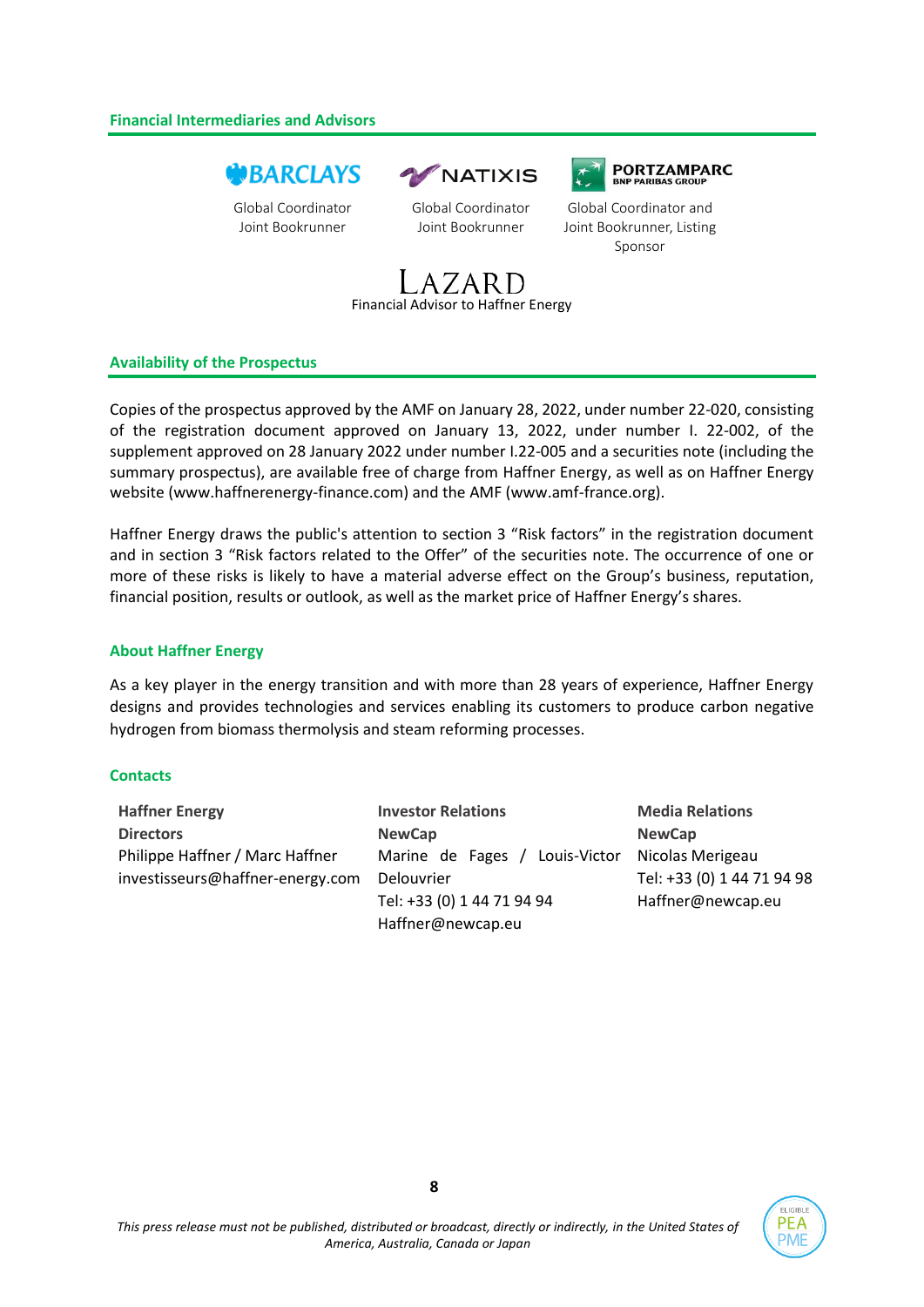#### **Disclaimer**

*This announcement is not being made in and copies of it may not be distributed or sent, directly or indirectly, into the United States of America, Canada, Australia or Japan.*

*The distribution of this document may be restricted by law in certain jurisdictions. Persons into whose possession this document comes are required to inform themselves about and to observe any such restrictions.*

*This press release is provided for information purposes only. It does not constitute and should not be deemed to constitute an offer to the public of securities, nor a solicitation of the public relating to an offer of any kind whatsoever in any country, including France. Potential investors are advised to read the prospectus before making an investment decision in order to fully understand the potential risks and rewards associated with the decision to invest in the securities.*

*This announcement is an advertisement and not a prospectus within the meaning of Regulation (EU) 2017/1129 of the European Parliament and of the Council of 14 June 2017 on the prospectus to be published when securities are offered to the public or admitted to trading on a regulated market, as amended (the "Prospectus Regulation"), also forming part of the domestic law in the United Kingdom by virtue of the European Union (Withdrawal) Act 2018 (the "EUWA").*

*With respect to the member States of the European Economic Area and to the United Kingdom, no action has been undertaken or will be undertaken to make an offer to the public of the securities referred to herein requiring a publication of a prospectus in any relevant member State other than France or the United Kingdom. As a result, the securities may not and will not be offered in any relevant member State other than France or the United Kingdom except in accordance with the exemptions set forth in Article 1(4) of the Prospectus Regulation, also forming part of the domestic law in the United Kingdom by virtue of EUWA, or under any other circumstances which do not require the publication by Haffner Energy of a prospectus pursuant to Article 3(2) of the Prospectus Regulation, also forming part of the domestic law in the United Kingdom by virtue of EUWA, and/or to applicable regulations of that relevant member State or the United Kingdom. In France, an offer to the public of securities may not be made except pursuant to a prospectus that has been approved by the French Financial Markets Authority (the "AMF"). The approval of the prospectus by the AMF should not be understood as an endorsement of the securities offered or admitted to trading on a regulated market.*

*It does not constitute an offer to purchase or to subscribe for securities in the United States or in any other jurisdiction.*

*The securities referred to herein may not be offered or sold in the United States of America absent registration or an applicable exemption from registration under the U.S. Securities Act of 1933, as amended. Haffner Energy does not intend to register all or any portion of the offering of the securities in the United States of America or to conduct a public offering of the securities in the United States of America.* 

*This communication does not constitute an offer of securities to the public in the United Kingdom. This communication is being distributed to and is directed only at (i) persons who are outside the United Kingdom or (ii) persons who are "qualified investors" within the meaning of Article 2 of the Prospectus Regulation as it forms part of domestic law by virtue of the EUWA and who are also (x) investment professionals within the meaning of Article 19(5) of the Financial Services and Markets Act 2000 (Financial Promotion) Order 2005 (the "Order") or (y) high net worth entities, or other persons to whom it may lawfully be communicated, falling within Article 49(2)(a) to (d) of the Order (all such persons together being referred to as "Relevant Persons"). Any investment activity to which this communication relates will only be available to and will only be engaged with, Relevant Persons. Any person who is not a Relevant Person should not act or rely on this document or any of its contents.*

*Any subscription or purchase of Offering Shares should be made solely on the basis of information contained in the Prospectus. The information in this announcement is subject to change. Before subscribing for or purchasing any Offering Shares, persons viewing this announcement should ensure that they fully understand and accept the risks which will be set out in the Prospectus. No reliance may be placed for any purpose on the information*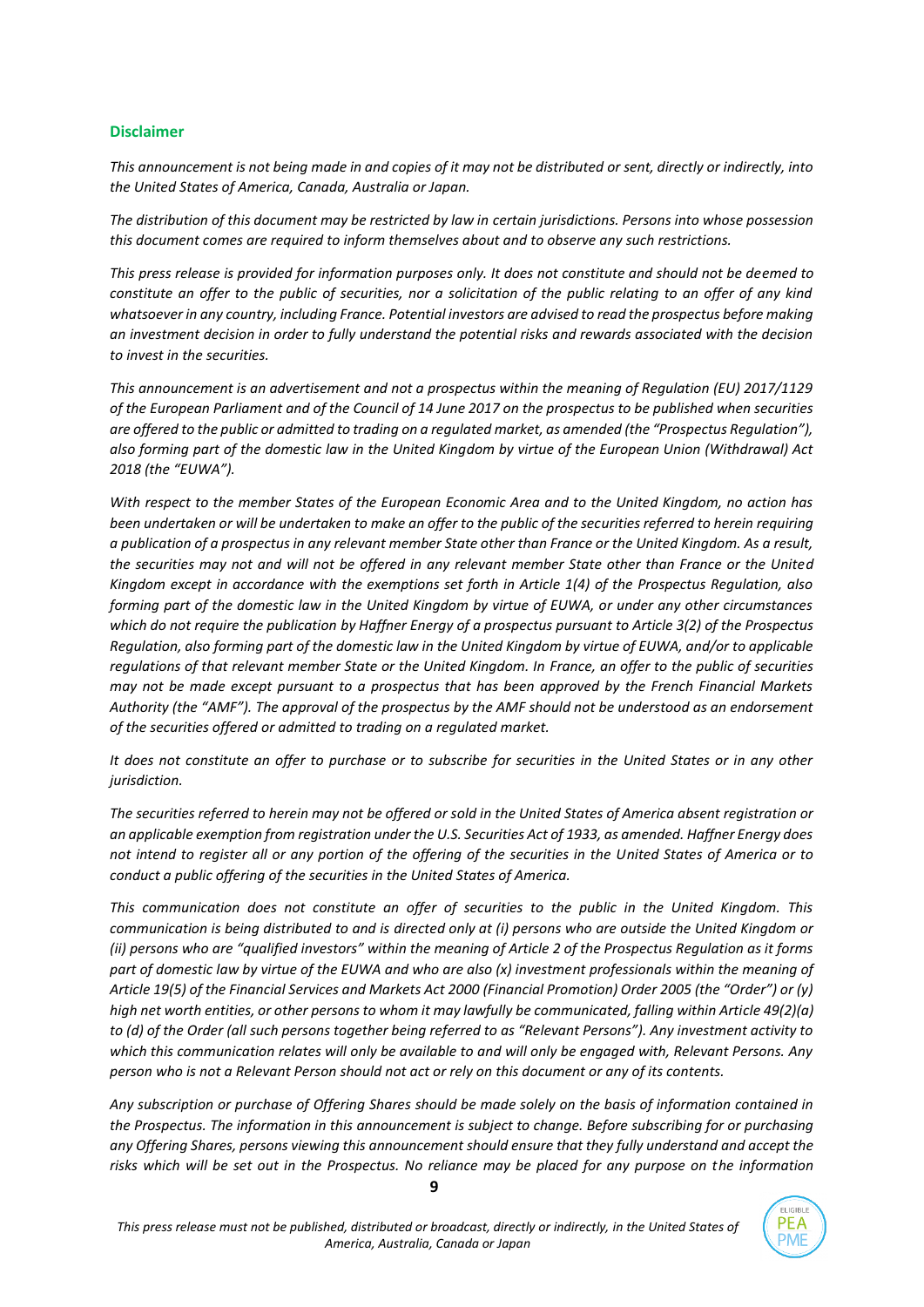*contained in this announcement or its accuracy or completeness. This announcement does not form part of or constitute any offer or invitation to sell or issue, or any solicitation of any offer to purchase or subscribe for any Offering Shares or any other securities nor shall it (or any part of it) or the fact of its distribution, form the basis of, or be relied on in connection with, any contract therefor.*

*None of the Joint Global Coordinators and Joint Bookrunners or any of their respective affiliates or any of their or their affiliates' directors, officers, employees, advisers or agents accepts any responsibility or liability whatsoever for/or makes any representation or warranty, express or implied, as to the truth, accuracy or completeness of the information in this announcement (or whether any information has been omitted from the announcement) or any other information relating to Haffner Energy whether written, oral or in a visual or electronic form, and howsoever transmitted or made available or for any loss howsoever arising from any use of the announcement or its contents or otherwise arising in connection therewith.*

*Each of the Joint Global Coordinators and Joint Bookrunners is acting exclusively for Haffner Energy and no one else in connection with the proposed Offering. They will not regard any other person as their respective clients in relation to the proposed Offering and will not be responsible to anyone other than Haffner Energy for providing the protections afforded to their respective clients, nor for providing advice in relation to the proposed Offering, the contents of this announcement or any transaction, arrangement or other matter referred to herein.*

*In connection with the Offering, the Joint Global Coordinators and Joint Bookrunners and any of their respective affiliates, may take up a portion of the Offering Shares as a principal position and in that capacity may retain, purchase, sell, offer to sell or otherwise deal for their own accounts in such Offering Shares and other securities of Haffner Energy or related investments in connection with the Offering or otherwise. Accordingly, references in the Prospectus to the Offering Shares being issued, offered, subscribed, acquired, placed or otherwise dealt in should be read as including any issue or offer to, or subscription, acquisition, placing or dealing by the Joint Global Coordinators and Joint Bookrunners and any of their respective affiliates acting in such capacity. In addition, the Joint Global Coordinators and Joint Bookrunners and any of their respective affiliates may enter into financing arrangements (including swaps or contracts for differences) with investors in connection with which they may from time to time acquire, hold or dispose of Offering Shares. None of the Joint Global Coordinators and Joint Bookrunners nor any of their respective affiliates intend to disclose the extent of any such investment or transactions otherwise than in accordance with any legal or regulatory obligations to do so.*

#### *Forward-looking statements*

*Certain information contained in this press release is forward looking statements and not historical data. These forward-looking statements are based on opinions, projections and current assumptions including, but not limited to, assumptions concerning the Haffner Energy's current and future strategy and the environment in which the Haffner Energy is developing. They imply known or unknown risks, uncertainties, and other factors, which could result in actual results, performances or achievements, or the results of the sector or other events, differing significantly from those described or suggested by these forward-looking statements. These risks and uncertainties include those that are indicated and detailed in Chapter 3 "Risk factors" of the registration document.* 

*These forward-looking statements are given only on the date of this press release and each of Haffner Energy and the Joint Global Coordinators and Joint Bookrunners expressly declines any obligation or commitment to publish updates or corrections of the forward-looking statements included in this press release in order to reflect any change affecting the forecasts or events, conditions, or circumstances on which these forward-looking statements are based. The forward-looking statements and information do not constitute guarantees of future performances, and are subject to various risks and uncertainties, a large number of which are difficult to predict and generally outside the control of Haffner Energy. Actual results may differ significantly from those described, suggested, or projected by the forward-looking information and statements.*